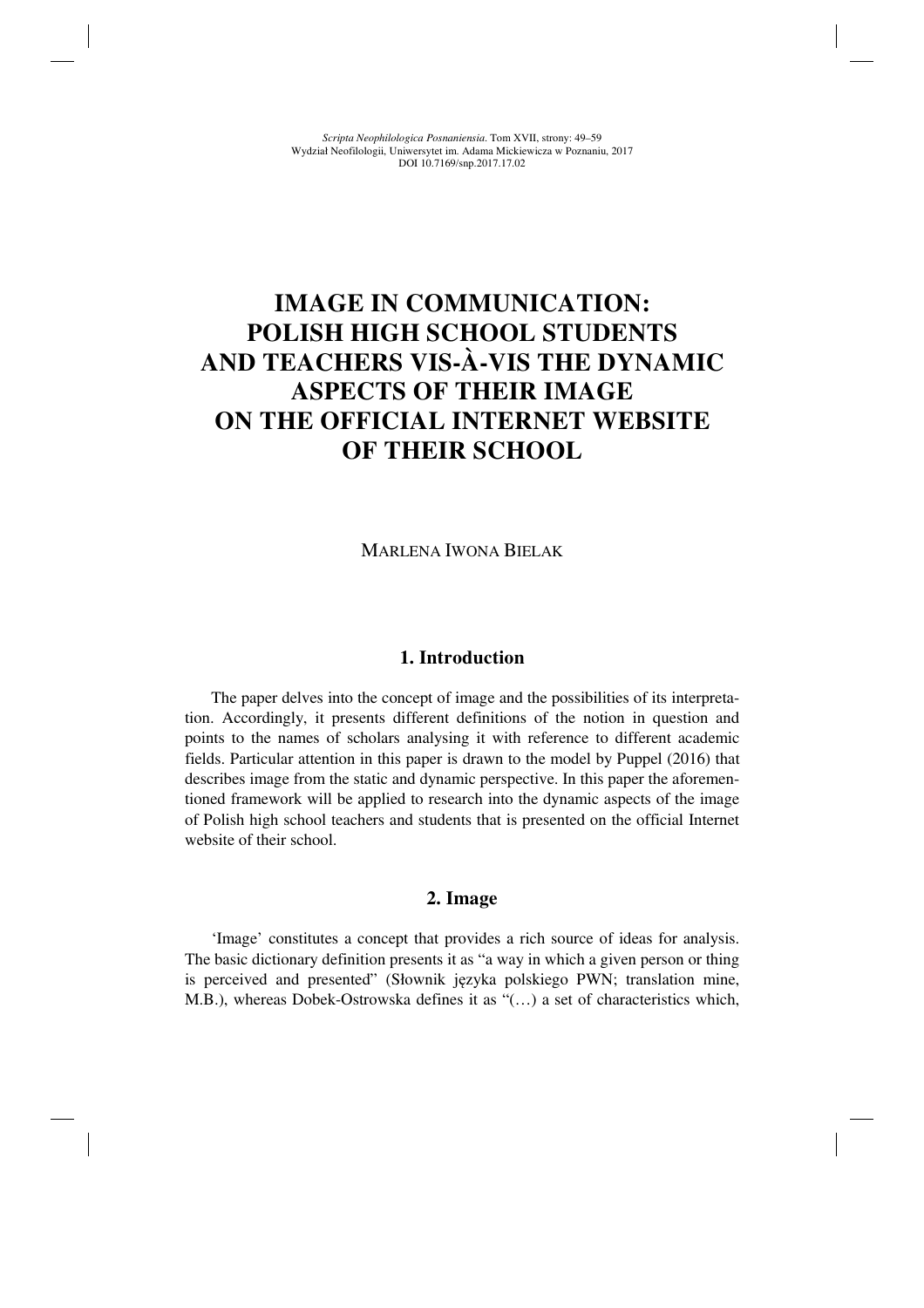according to the receiver's opinion, a given entity possesses" (Dobek-Ostrowska, 2005: 60; translation mine, M.B.). The definition by Davis views image as "a complex intellectual or sensual interpretation, a way of perceiving someone or something; the product of mind resulting from deduction based on accessible presumptions, both real and imagined, conditioned by impressions, beliefs, ideas and emotions. Perceptions may be  $-$  and often are  $-$  intuitive, e.g. they are connected with aesthetic features, basic truths, axioms and basic interpretations" (Davis, 2007: 47; translation mine, M.B.).

With reference to the above, due attention should be drawn to the fact that individuals create their own image everywhere and always. However, they may represent different levels of awareness in terms of the aforementioned phenomenon at given points of time (c.f. Ociepka, 2005; Rogaliński, 2012). Accordingly, there appears a lot of discussion in literature on the cautious generation and maintenance of the type of image that is most suitable or beneficial in different socio-cultural contexts. To exemplify, the concept of corporate image and its creation have been presented by Altkorn (2004); Budzyński (2003); Daszkiewicz and Wrona (2014); Huber (1994); Nowacki (2005); Szymoniuk (2006) and Tkaczyk (2009) *inter alios*, whereas the idea of political image and its formation have been analysed, among others, by Bobrowska and Garska (2012); Cichosz (2003); Cwalina (2000); Cwalina and Falkowski (2006); Zaręba (2011); Thomson (2001); Dobek-Ostrowska (2005) and Sears, Huddy and Jervis (2008). The theoretical framework that will be applied in this paper is the approach to image by Puppel (2016). Its basic assumptions will be described below.

# **3. Puppel's approach to image**

According to Puppel (2016: 109–110), image constitutes an inseparable element of all embodiments that are entities of a double aspect nature characterised by possessing both look and its perception. Image*,* its possession, manufacturing and maintenance are determined by the idea that "(…) everything in embodiment creates the image of the embodiment in question" (Puppel, 2016: 110; translation mine, M.B). Simultaneously, all embodiments strive to form the type of image that is most beneficial to them. On the basis of the above assumptions, Puppel (2016: 110) postulates the existence of the global image system and image universality law.

Puppel (2016: 111–112) distinguishes between two ways of approaching images: the static way and the dynamic one. The static way of comprehending image signifies (1) the awareness of embodiments (viewed as either biological or culturalinstitutional entities) with reference to their identity developed within the spatialcohabitative system (i.e. in the face of other embodiments that interact with each other in the space that constitutes the arena of life) or (2) the structure itself that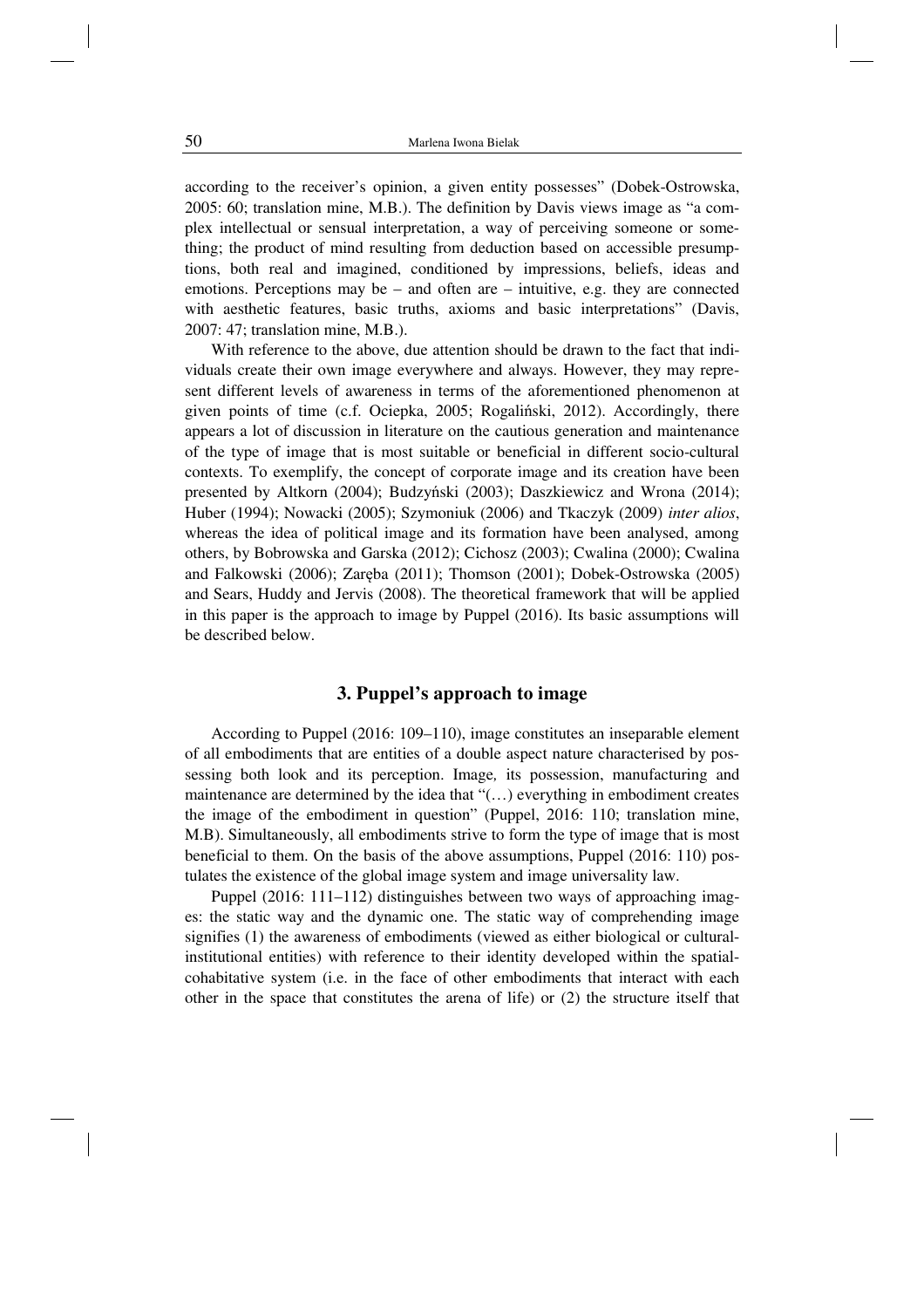differentiates between images. The dynamic way of viewing image implies the constant process of undertaking interactive-communicative activities by a given embodiment, which results in constant image production (i.e. constant production of impressions in the mind of the receiver) with the aim of either protecting the embodiment or expressing care for image aesthetics. The above is achieved via two types of signalling oneself, i.e. the so called 'honest or dishonest signalling'. Notably, the dynamics of image may also signify its adaptive rhetoric potential realised in different communicative orders with persuasive aims (Puppel, 2016: 111–112).

As highlighted by Puppel (2016: 112), the concept of image can be applied with particular reference to man. Notably, the state and dynamics of human image in the broad socio-cultural context is determined by the idea 'live and let live' which provides a transcommunicator with the possibility of achieving image success in different communicative orders, cultures, ethnicities and communities. The success in question may be identified with reaching 'image attractiveness' which constitutes some foundation for generating man's 'well-being'.

#### **3.1. Static approach to the image of man**

With reference to the static approach to the image of man, the awareness of transcommunicators is of twofold nature. It is both the awareness of possessing one's own internal image (understood as a specific opinion of oneself or an immanent picture of oneself) and the awareness of the necessity of using the above internal image to make an appropriate impression on other transcommunicators.

One's own image understood as the static structure of self-representation is presented by Puppel (2016: 113) in the form of a diagram that points to the co-operation of four ontological-constructive features described below.



**Fig. 1.** Image complex of man I-F-A-P (Puppel, 2016: 113)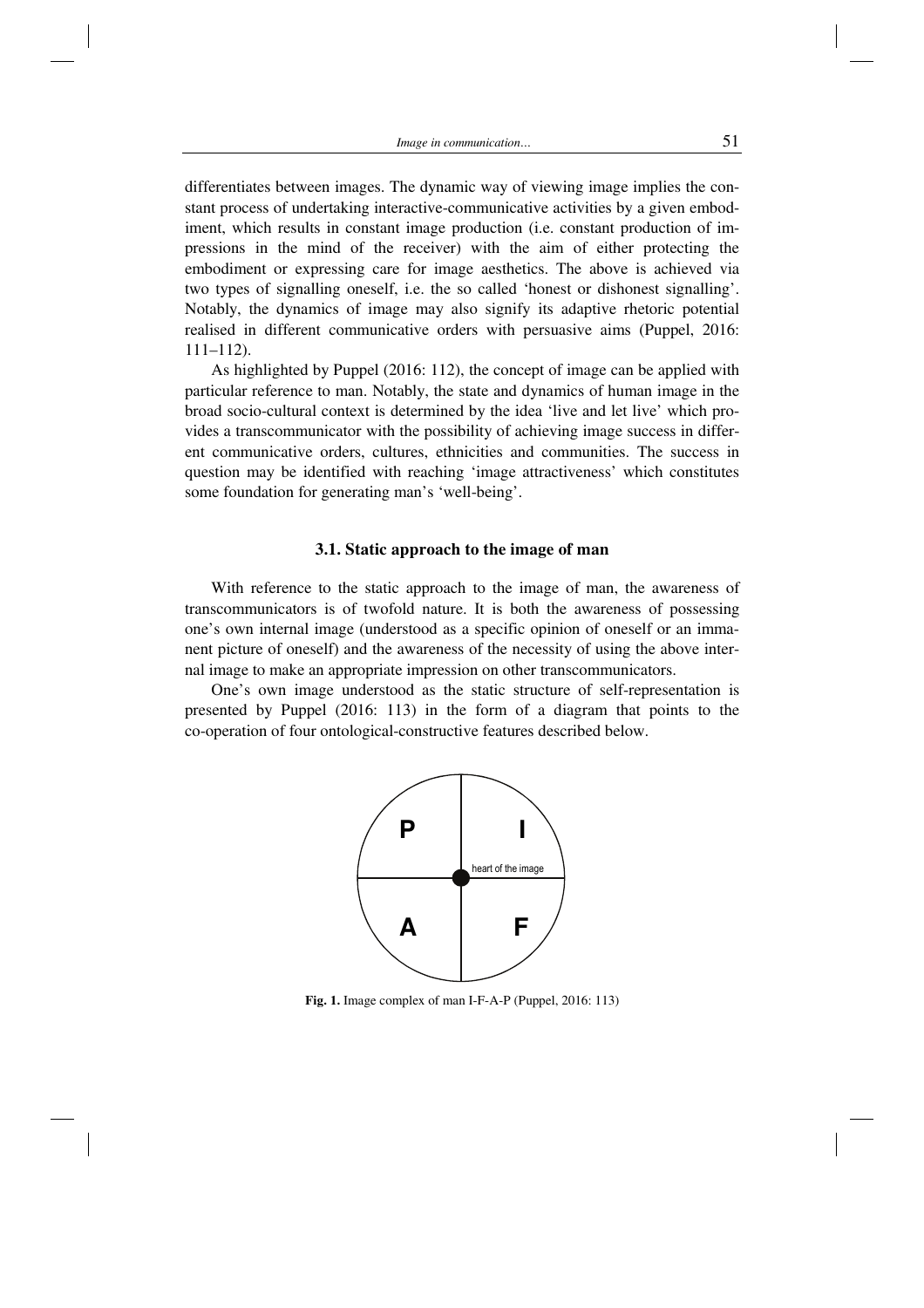- 1. The awareness of a transcommunictor in terms of the importance of his/her own image (I).
- 2. Feelings that accompany one's own image (F).
- 3. One's own assessment of image (A).
- 4. One's own internal picture of image (P).

The static structure of self-representation underlain by the aforementioned features constitutes 'the image complex of man I-F-A-P' (Figure 1).

#### **3.2. Image of an object/embodiment (inclusive of man) and its dynamics**

Image dynamics with regards to man pertains to the possibility of performing activities in terms of manufacturing, maintaining and disseminating one's own image complex I-F-A-P in view of both modifying one's image and securing its positive reception by other transcommunicators (Puppel, 2016: 114–116). The above activities, implemented via a wide variety of means accessible to a transcommunicator and applied in relation to particular ontological-constructive features of the image complex of man, constitute a generative mechanism defined by Puppel (2016: 114) as the application of a set number of rules that enable a transcommunicator to perform activities contributing to the production of an image, which comprises 'the dynamics of image strategies' founded on 'image comfort' and its varieties (i.e. 'visual comfort', 'phonic comfort', 'motion comfort' or 'olfactory comfort').

The aforementioned strategies are included in the category 'image architecture' based on the idea of 'structure/system'. The above category can be of holistic character (i.e. focused on completeness) or possess the fragmentary- dispersed nature. Significantly, image activities ought to be characterised by the high degree of 'image effectiveness' (Puppel, 2016: 116), which results in high performance and effectiveness in terms of influencing other transcommunicators and their perception.

## **4. Image strategies of man**

Image strategies, which are applied by man within the image complex I-F-A-P, include, *inter alia*, 'image modality strategies' (Puppel, 2016: 116–117) such as: mono-modality visual strategies (based on the application of one modality, i.e. either the auditory-vocal modality, the visual-tactile one or, to a lesser extent, the olfactory modality), bi-modality visual strategies (engaging two integrated modalities – basically the auditory-vocal modality used simultaneously with the visual-tactile modality) and hybrid visual strategies (involving both audio-vocal and visual-tactile modality transmitted via the use of media).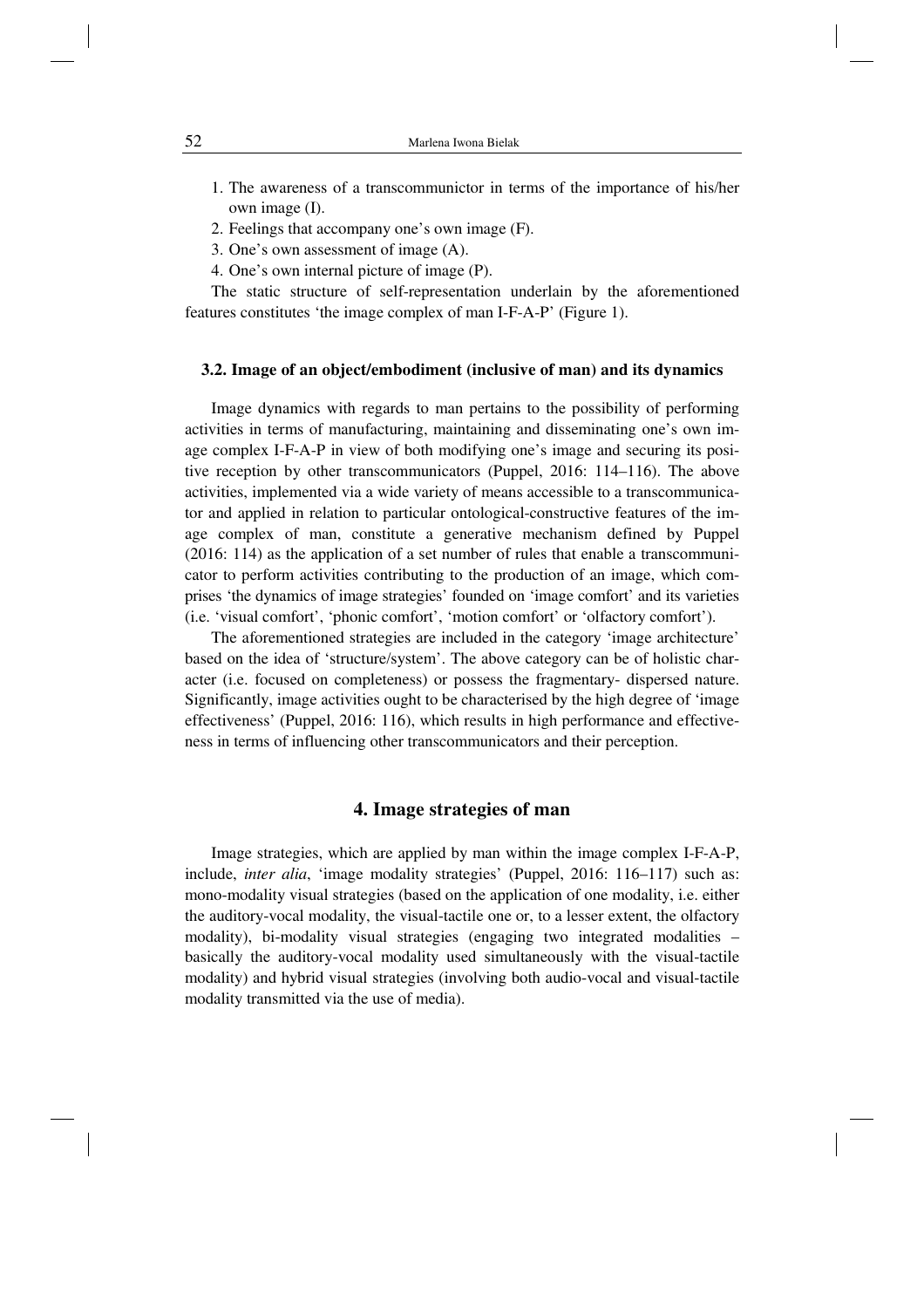Additionally, Puppel (2016: 117–118) distinguishes between two types of 'figure strategies': the 'full-figure image strategy' and the 'façade image strategy'. As the names suggest, the full-figure strategy takes into consideration the whole of a given embodiment (i.e. the whole of a person, institution or a block), whereas the façade image strategy is focused on the central part of an embodiment (i.e. the façade of a person, institution or a block).

Image modality strategies and figure strategies may be combined with each other. Significantly, it is the combination of those strategy types that allows the most effective realisation of the image complex. In other words, it is the way in which "(…) a given 'image entity' (e.g. a man, an institution) can provide oneself with the possibility of generating an appropriately integrated and positive (incl. aesthetic) image (…)" (Puppel, 2016: 118).

#### **5. Policy and economy of image**

Image entities, in order to secure the effectiveness of their activities oriented towards image creation, follow the policy of image based on two assumptions: the strength of image (its strong presence) and the durability of image (its long duration). The strength of image is defined by Puppel (2016: 118–119) as the presence of image based on maximally strengthened parameters (which can be exemplified by size, colour, smell, weight) or intensity, whereas the durability of image relates to the prolonged time dimension of image presence.

Image creation and its exchange, just as all the activities undertaken by embodiments, are subject to the phenomenon of economy and cost-benefit analysis (which, in turn, is connected with achieving an image success). In other words, image activities of embodiments are regulated by the rules of demand and supply. Due to the fact that image economy is closely associated with the basic assumptions of image policy, "[e]conomic activities in terms of generating, maintaining and conserving image are held in accordance with the requirements which can be described by means of almost an Olympic formula: more, longer, stronger, more beautifully" (Puppel, 2016: 120).

### **6. Polish schools, their transcommunicators and image**

At present, the functioning of Polish educational institutions is to a large extent determined by such phenomena as demographic decline and heavy competition. Accordingly, schools make heavy efforts to fight for clients (i.e. students). The image of a given educational institution and its creation play a vital role in the above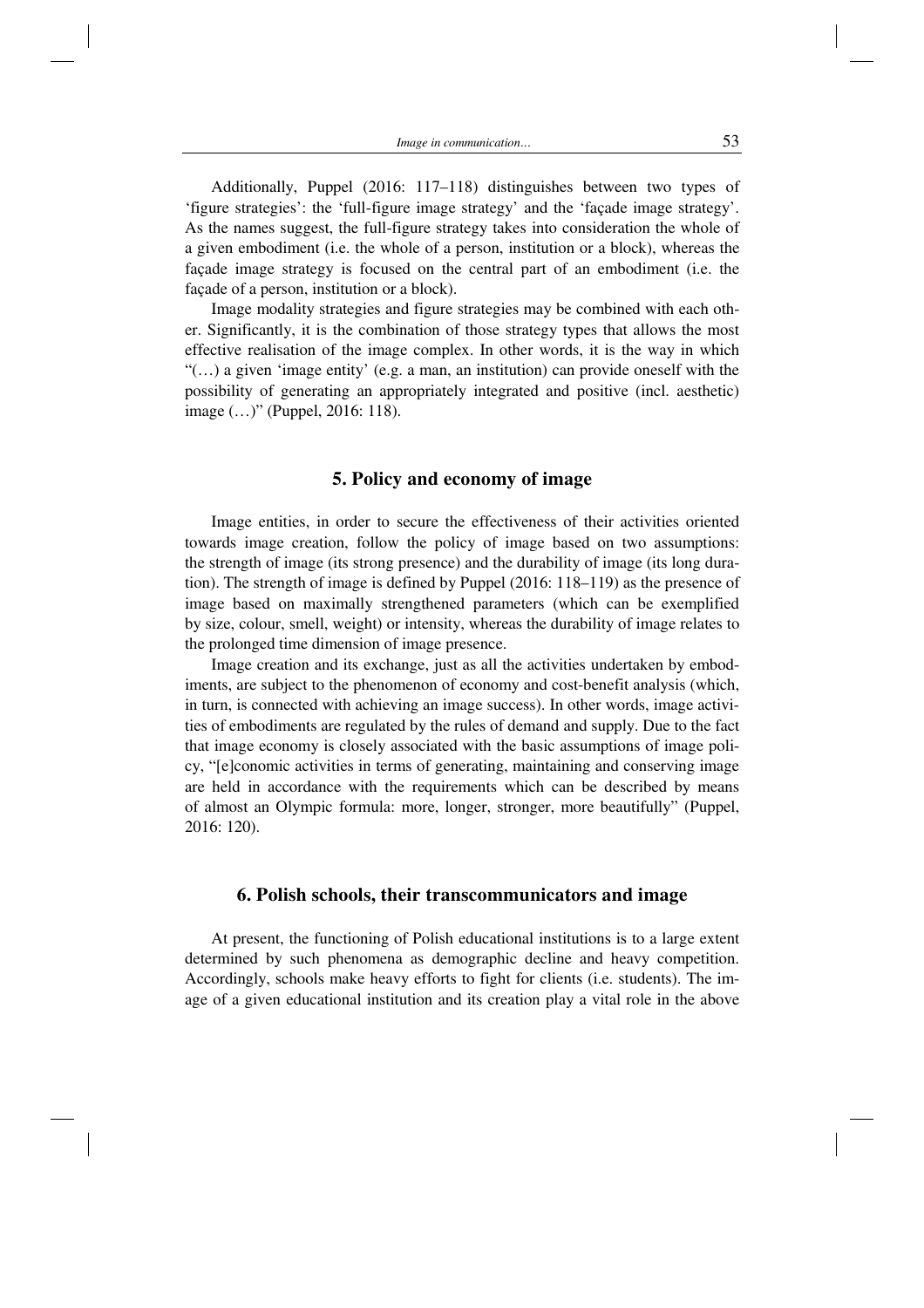process as students and their parents select schools which are perceived most positively in the local environment (Wiśniewska, 2009: 2).

The general image of a given school constitutes the sum total of the images possessed by all the transcommunicators connected with the functioning of the school, i.e. school management and their authorities, teachers, students, parents, administration and school service. The image of the spatial organisation of the school as a building with a variety of rooms contributes to the general image of the school as well.

This paper will concentrate solely on the analysis of selected elements of the image of one type of Polish school (i.e. the Polish high school) which are presented in one particular social-cultural-communicative context. To be more precise, it will delve into the dynamic aspects of the image of Polish high school teachers and students demonstrated on the official Internet website of their school.

## **7. Research methodology**

The research rests on the analysis of the content of the official Internet websites of 25 Polish high schools (situated in different regions of Poland) with reference to Puppel's model (2016). As already mentioned, the objective of the analysis is to research into the image dynamics of Polish high school teachers and students presented on the official Internet website of their school.

In other words, the research is to find answers to the questions demonstrated below.

- 1. Does the process of manufacturing and maintaining the image of the Polish high school student and teacher on the official Internet website of their school result in the image attractiveness of the transcommunicators under analysis?
- 2. What type of signalling is applied to the process of manufacturing and maintaining the image of the Polish high student and teacher on the official Internet website of their school?
- 3. Are the requirements of image economy and policy (defined as "more, longer, stronger, more beautifully") satisfied with reference to manufacturing, maintaining and disseminating the image of the Polish high school student and teacher on the official Internet website of their school?

# **8. Results of the research**

The results of the research into the dynamic aspects of the image of Polish high school students and teachers presented on the official Internet website, inclusive of the answers to the research questions, will be demonstrated as a set of numbered assertions complemented by conclusions.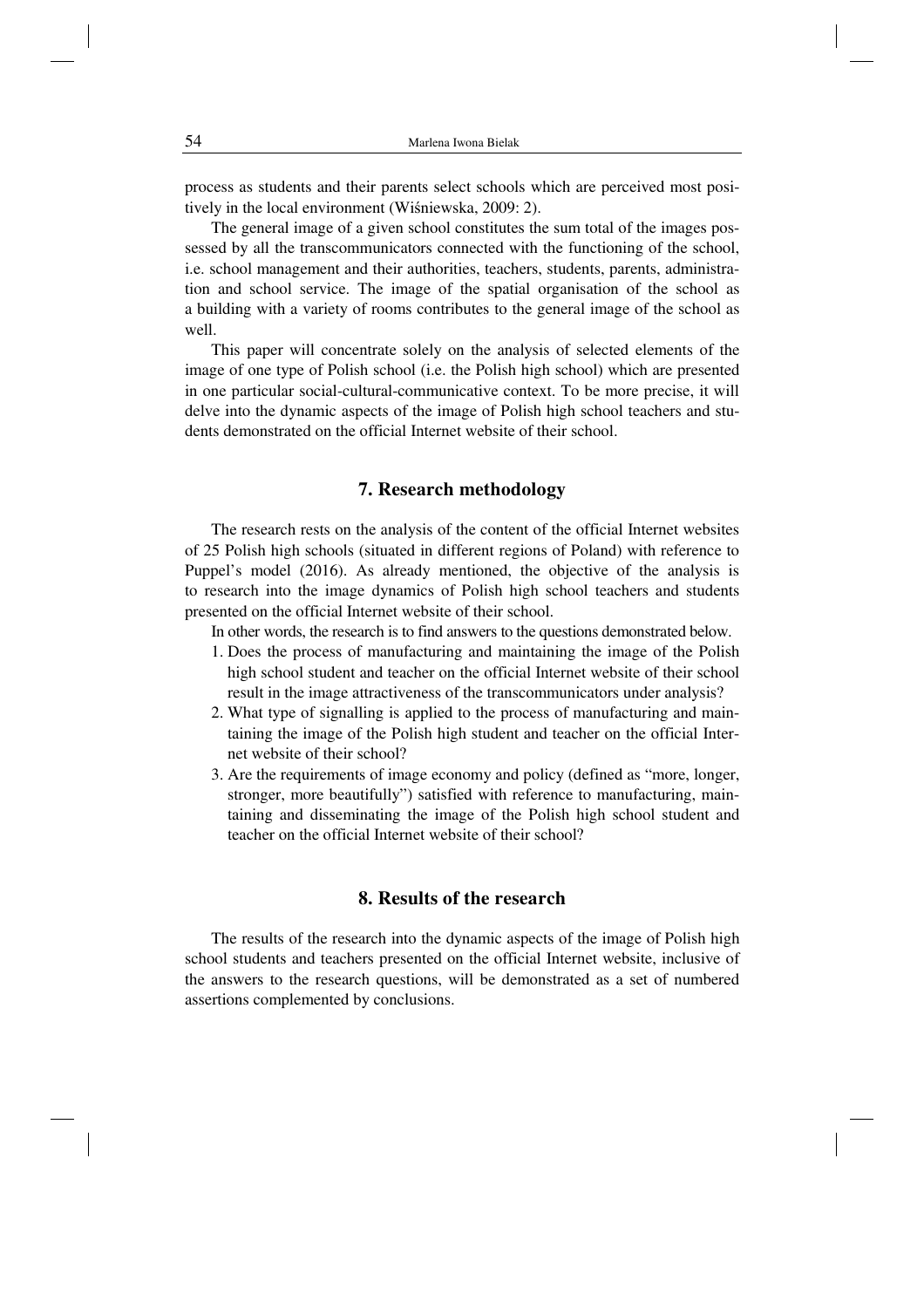- 1. The process of generating the image of Polish high school teachers and students on the official Internet website is initiated by presenting the mission of the school, which is slightly different in the case of each educational institution but always conveys the general image of the high school teacher who cares for the student and provides him/her with harmonious and all-embracing development taking into consideration his/her individual talents and intellectual and physical predispositions. The teacher is also responsible for students' upbringing. Therefore, he/she equips them with socially accepted values and respect for others. Analogically, the image of the Polish high school student that is conveyed is the image of a learner who is provided with a congenial educational environment for developing his/her intellectual and socio-cultural potential.
- 2. The process of manufacturing the image of the Polish high school teacher and student, initiated by the presentation of the school mission, is further expanded by the description of the specified tasks of the teacher and the rights and duties of the student included in the school statute.
- 3. The image of the Polish high school teacher that is sketched by presenting his/her tasks in the school statute specifies the image of the teacher that is conveyed by the school mission. To be more precise, the image in question depicts the Polish high school teacher as a reliable person who provides students with the required level of knowledge, ensures the appropriateness of didactic processes, and helps to overcome school problems. He/she is just, objective and unbiased. The Polish high school teacher also cares for the life, safety and health of students and supports their psychological and physical development, inclusive of developing their talents and interests. The aim of his/her classes is to shape the student's cognitive curiosity, mental efficiency, criticism and openness. Significantly, the Polish high school teacher is oriented towards broadening his/her own knowledge and developing his/her own didactic skills. He/she takes care of his/her own language aesthetics and that of his/her students.
- 4. The image of the Polish high school student, which is depicted by describing the student's rights and duties in the statute, broadens the student's image demonstrated in the mission. The image sketched by the statute presents a learner that is placed in an appropriately-organised and equipped environment, where educational processes are properly conducted. In the above space the student is provided with the required level of knowledge, different types of support and is treated with respect. Significantly, in the environment in question the learner's creative potential is realised, his/her special talents individually evolve and interests are developed. The student is also required to perform his duties (connected with being a learner) and avoid examples of inappropriate behavior (which are clearly specified and for which one can be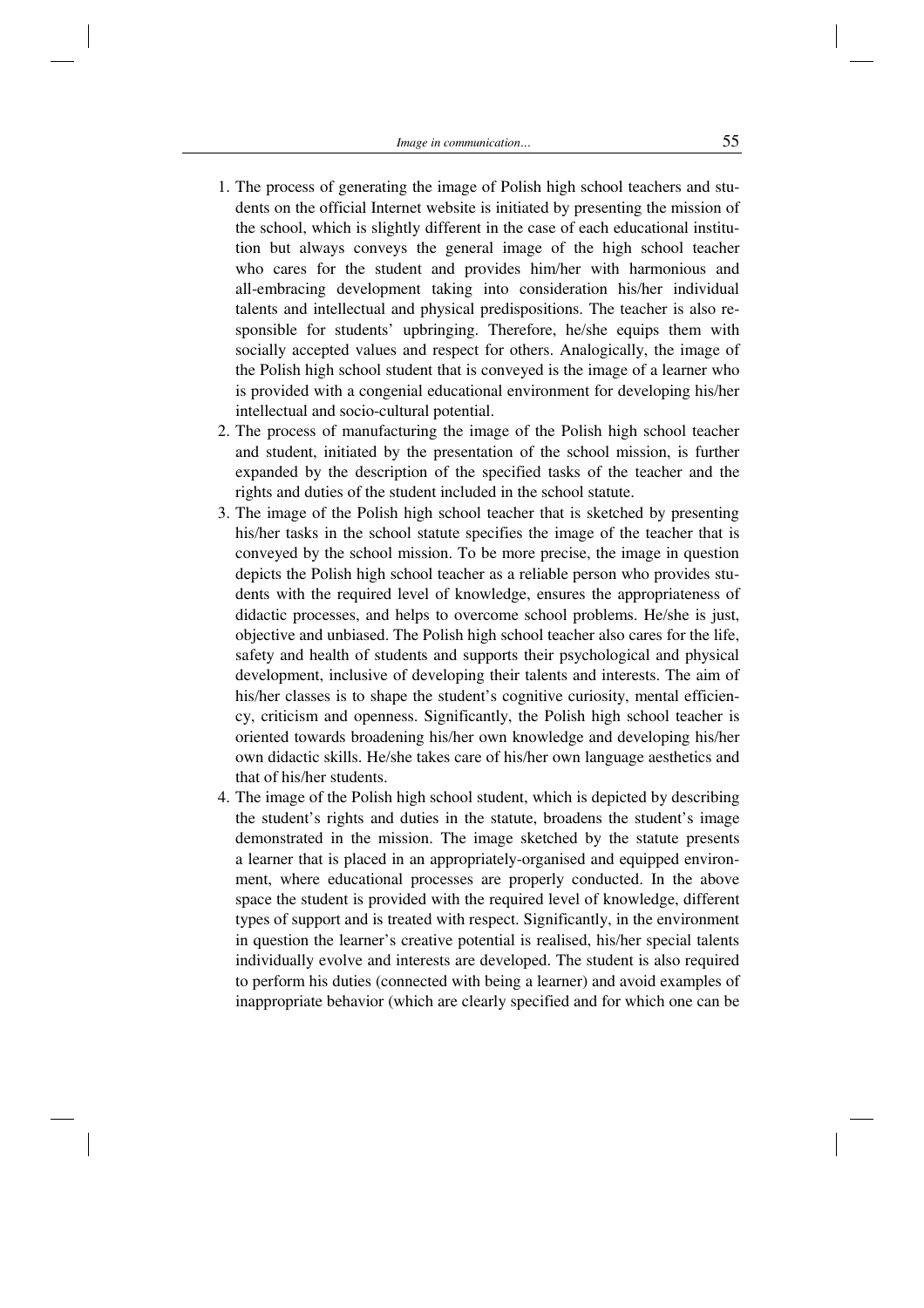punished). As a result of the above, the Polish high school student should become a wise, cultured and open person who possesses knowledge, the skill of critical thinking and is able to differentiate between inappropriate behavior and the positive one.

- 5. The above image of the Polish high school teacher and student manufactured by the school mission and statute is maintained by different sections of the official school website that present school events and school life. They include presentations of students' educational achievements (e.g. success in competitions), information on learners' voluntary work, their participation and involvement in a variety of activities (e.g. projects, university workshops and lectures) and descriptions of school events and after-school classes that point to teachers' engagement and students' development. Significantly, the presentations of the above activities are complemented by pictures. One can also encounter high-quality films promoting the school which present smiling and happy students and teachers in the environment of their educational institution, films about students possessing passion or films made by students themselves.
- 6. The image of the Polish high school teacher and student conveyed by the official Internet websites of Polish high schools is highly positive. In other words, the process of manufacturing and maintaining the image under analysis on the official Internet website of the school results in the image attractiveness of the transcommunicators in question. Notably, the above attractiveness rests on image comfort as the official websites of Polish high schools are well-arranged and aesthetic-oriented.
- 7. Nevertheless, it must be highlighted that the flawless image of Polish high school students and teachers manufactured and maintained on the official Internet website of the school represents a declaration whose goals are not fully realised. The description of cases that confirm the above assumption can be found in Bielak (2015 a–d, 2016 a–d, in press a–d).
- 8. Due to the above, it is to be realised that the highly positive image of the Polish high school teacher and student manufactured and maintained on the official Internet website of the school serves the function of a promotional tool used – in the face of demographic decline and strong competition – to popularise the school in the local environment and attract students.
- 9. Accordingly, the type of signalling that is applied to the process of manufacturing and maintaining the image of Polish high students and teachers on the official Internet website of the school is honest only to some extent (i.e. the achievements of teachers and students are real but weak aspects, for obvious reasons, are omitted).
- 10. It is concluded that the process of manufacturing, maintaining and disseminating the image of Polish high school students and teachers on the official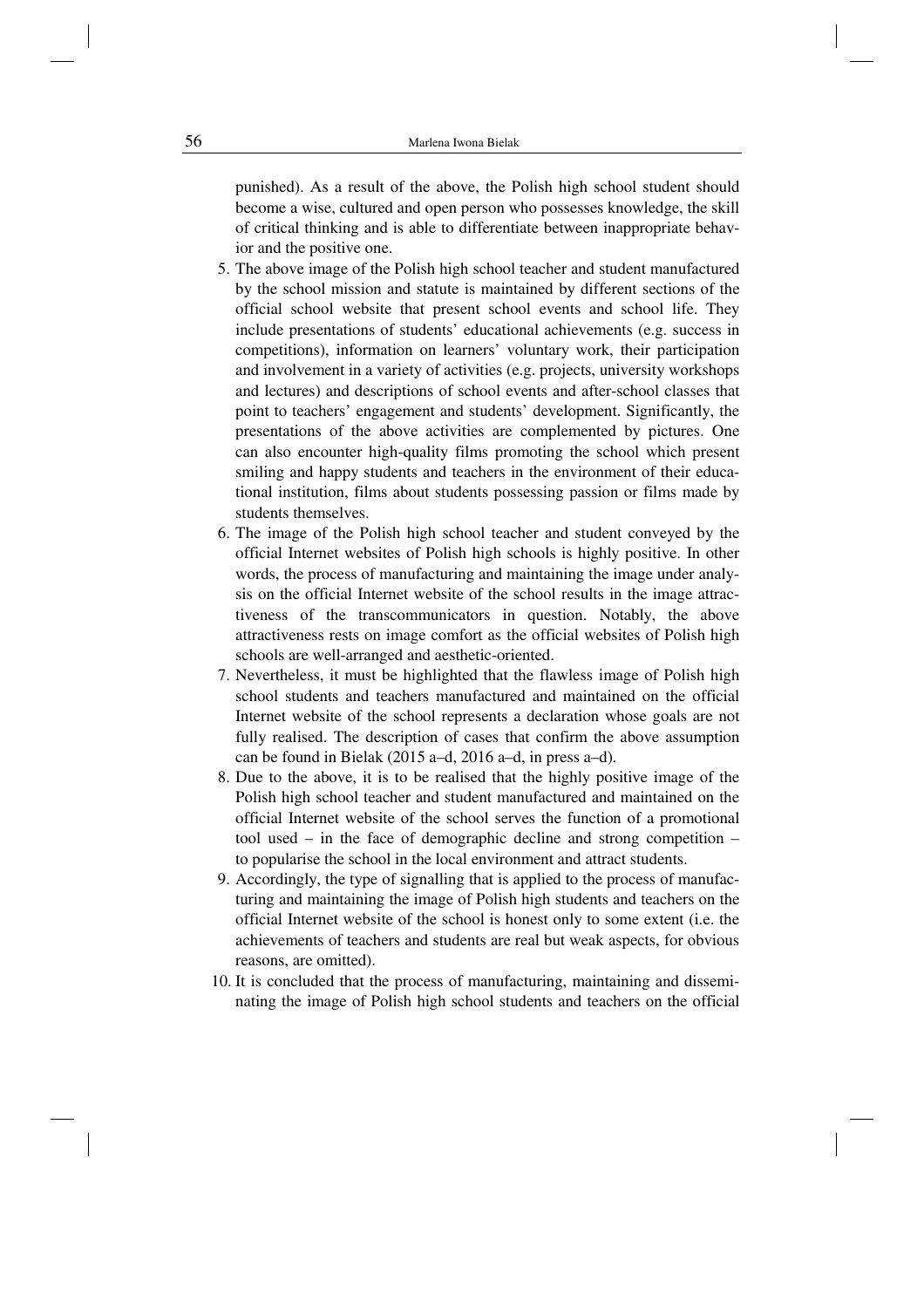Internet website of their school satisfies the requirements of image economy and policy (formulated as "more, longer, stronger, more beautifully") as:

- a. the information conforming to the image of the Polish high school student and teacher is in abundance. For those who are interested, the official website of the school may be a real time-eater,
- b. the information is regularly updated,
- c. the image of the Polish high school teacher and student is disseminated via the Internet, which ensures its durability (i.e. the image is present in virtual space for a very long time),
- d. the strength (intensity) of the image is considerable, which results from the application of varied communicative tools, i.e. the image of the Polish high school student and teacher is conveyed by such documents as the school mission and statute (which ensures reliability) and it is strengthened (intensified) by films and numerous notes accompanied by pictures. The strength (intensity) of the image also results from the application of various strategies: films make use of the full-figure and façade image strategies combined with hybrid visual strategies, documents and notes involve mono-modality strategies based on the use of the visual-tactile modality, whereas pictures rest on the full-figure and façade image strategies combined with mono-modality strategies involving the use of the visual-tactile modality,
- e. all the elements of the official Internet website of Polish high schools that convey the image under analysis are presented in an aesthetic way, i.e. they are properly selected and arranged, whereas the choice of colours is properly matched.

## **9. Conclusions**

The paper has portrayed the concept of image with reference to its theoretical background and has applied the framework by Puppel (2016) to research into the image dynamics of the Polish high school teacher and student demonstrated on the official Internet websites of Polish high schools. Notably, the above analysis points to one aspect that is of vital significance with reference to human existence. To specify, due attention should be drawn to the fact that cautious image manufacturing, which constitutes a complex process and results from the work of numerous people, is widely applied to various areas of human life. The above statement seems to be of fundamental importance with reference to individuals who make use of diverse services as the process of image manufacturing to some extent blurs the real state of affairs.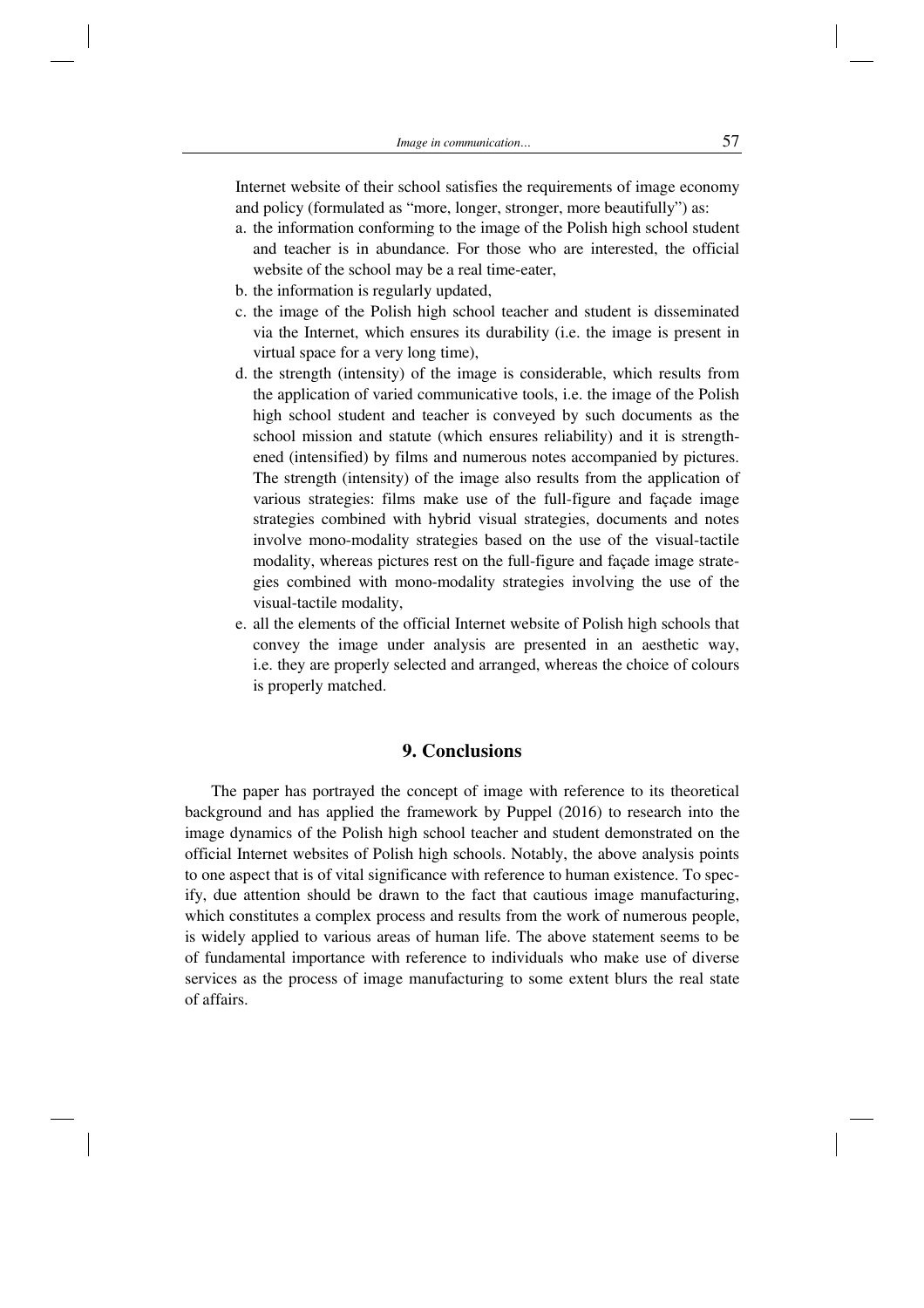# **References**

Altkorn, J. 2004. *Wizerunek firmy.* Dąbrowa Górnicza: WSB w Dąbrowie Górniczej.

- Bielak, M.I. 2015 a. "Rozwijanie umiejętności komunikacyjnych w ramach zajęć z języka polskiego w polskim liceum ogólnokształcącym. Analiza z perspektywy Imperialnego Tetragonu Wcielenia". In: Puppel, S. (ed.). *MOTEK. Motywy ekolingwistyczne: w stronę ekoglottodydaktyki.* Poznań: Katedra Ekokomunikacji UAM*.* 9–30.
- Bielak, M.I. 2015 b. "In search of school identity: English language teaching and learning in Polish private high schools as opposed to Polish state high schools". In: Krawiec, M. (ed.). *Current issues in foreign language teaching and learning.* Regensburg: Sprachlit Verlag. 1–24.
- Bielak, M.I. 2015 c. "Ritual communication in the process of English language teaching and learning held in the space of the Polish high school classroom". *Annales Universitatis Apulensis. Series Philologica* 2.16. 328–340.
- Bielak, M.I. 2015 d. "The communicative face of breaks and classroom lessons in view of the multifariousness of communicative forms in the closed space of school: the case of the Polish high school as a contribution to improving the process of internationalization of higher education". *Journal of Linguistic and Intercultural Education – JoLIE* 8. 35–58.
- Bielak, M.I. 2016 a. "A communicative analysis of the arena of the Polish high school classroom as a contribution to the process of enhancing the effectiveness of English language teaching and learning". In: Bielak, M.I. and J. Taborek (eds.). *A dialogic contribution to determinants of glottodidactic space.* Piła: Wydawnictwo Państwowej Wyższej Szkoły Zawodowej im. S. Staszica w Pile. 99–113.
- Bielak, M.I. 2016 b. "Communicative processes, culture and English language teaching and learning in the space of the Polish high school classroom: the transcommunicator vs. the impact of the language of the Internet". *Kwartalnik Neofilologiczny* LXIII 1. 6–19.
- Bielak, M.I. 2016 c. "English language teaching and learning in the Polish high school classroom: towards the elementary space of home". In: Krawiec, M. (ed.). *New insights into language teaching and learning practices.* Regensburg: Sprachlit Verlag. 3–19.
- Bielak, M.I. 2016 d. "The space navigation category of the lecture hall and the Polish high school classroom in the communicative perspective". In: Bielak, M.I., Popescu, T. and M. Krawczak (eds.). *Bridges and not walls in the field of philology.* Piła: Wydawnictwo Państwowej Wyższej Szkoły Zawodowej im. S. Staszica. 69–78.
- Bielak, M.I. in press a. "English language teaching and learning from the perspective of the Imperial Tetragon of Embodiment".
- Bielak, M.I. in press b. "The public space of the Polish high school classroom and the space navigation category of the theatre: a communicative analysis performed for the needs of glottodidactics".
- Bielak, M.I. in press c. "Selected elements of knowledge transfer and teachers' communicative behaviours in the perspective of The Trispherical Model of Beauty: the case of the Polish high school classroom".
- Bielak, M.I. in press d. "Zarządzanie zasobami komunikacyjnymi w przestrzeni polskiego liceum ogólnokształcącego a atmosfera zachęcająca uczniów do nauki – analiza wybranych aspektów szkolnej komunikacji wewnętrznej w perspektywie ekolingwistycznej".
- Bobrowska, A. and M. Garska. 2012. "Elementy kreacji wizerunku podmiotu politycznego w rzeczywistości wyborczej". *Colloquium Wydziału Nauk Humanistycznych i Społecznych AMW* II. 147–164.

Budzyński, W. 2003. *Wizerunek firmy. Kreowanie, zarządzanie, efekty.* Warszawa: Poltext.

Cichosz, M. 2003. *(Auto)kreacja wizerunku polityka na przykładzie wyborów prezydenckich w III RP.* Toruń: Wydawnictwo Adam Marszałek.